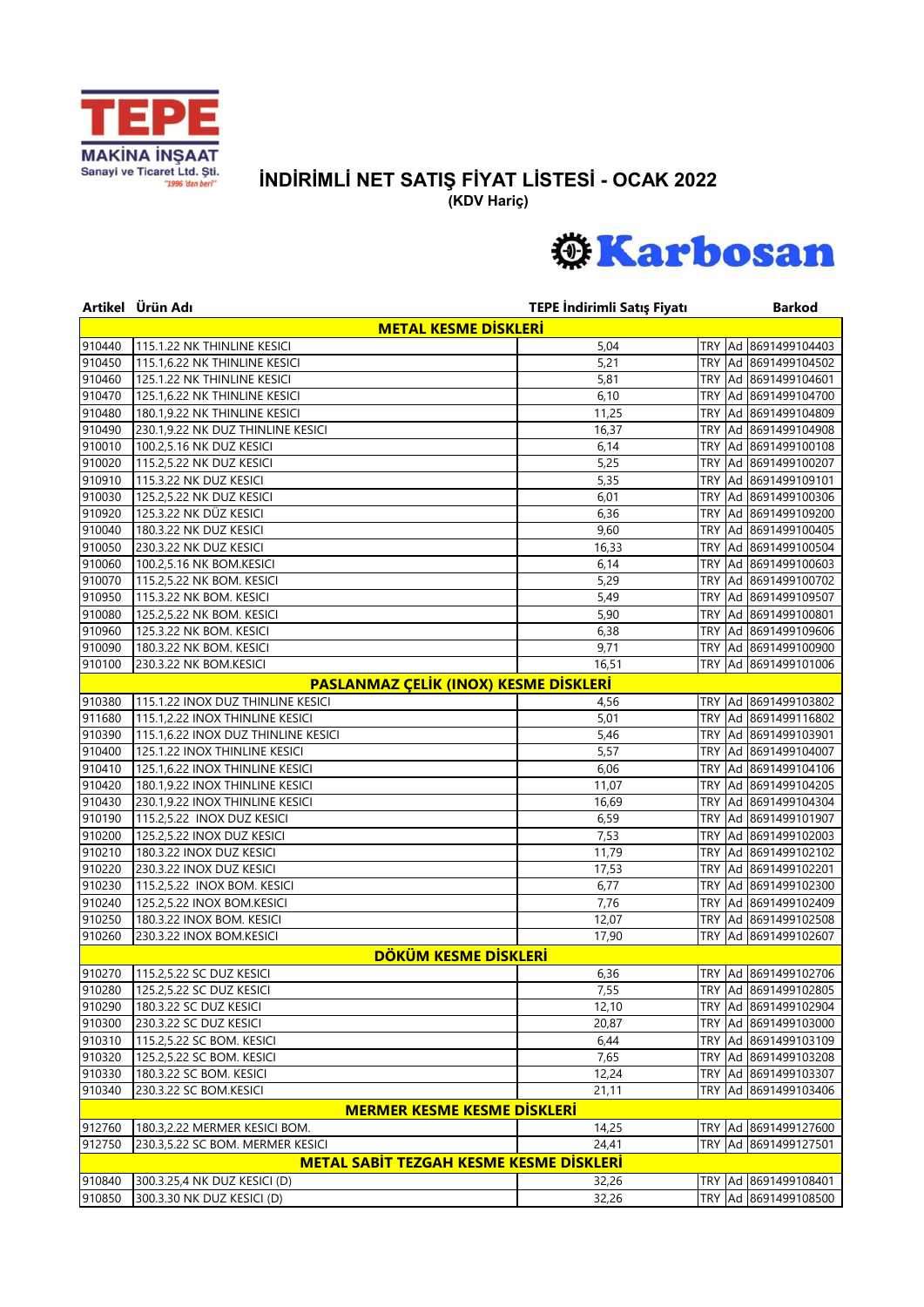| 912640 | 350.2,8.25,4 NK DUZ KESICI              | 43,26  |            | TRY Ad 8691499126405     |
|--------|-----------------------------------------|--------|------------|--------------------------|
| 910860 | 350.3,5.25,4 NK DUZ KESICI (D)          | 44,61  |            | TRY Ad 8691499108609     |
| 910870 | 350.3,5.30 NK DUZ KESICI                | 46,51  |            | TRY Ad 8691499108708     |
| 910890 | 400.4.40 NK DUZ KESICI                  | 72,52  |            | TRY Ad 8691499108906     |
| 911290 | 500.5.40 NK DUZ KESICI                  | 136,94 |            | TRY Ad 8691499112903     |
|        | <b>METAL TAŞLAMA DİSKLERİ</b>           |        |            |                          |
| 910540 | 100.6,4.16 NK FLEX                      | 10,52  |            | TRY Ad 8691499105400     |
| 910550 | 115.6,4.22 NK FLEX                      | 9,48   |            | TRY Ad 8691499105509     |
| 910560 | 125.6,4.22 NK FLEX                      | 10,97  |            | TRY Ad 8691499105608     |
| 910570 | 180.6,4.22 NK FLEX                      | 19,66  |            | TRY Ad 8691499105707     |
| 910580 |                                         |        |            |                          |
|        | 180.8.22 NK FLEX                        | 22,23  |            | TRY Ad 8691499105806     |
| 910590 | 180.10.22 NK FLEX                       | 31,47  |            | TRY   Ad   8691499105905 |
| 910600 | 230.6,4.22 NK FLEX                      | 34,09  |            | TRY Ad 8691499106001     |
| 910610 | 230.8.22 NK FLEX                        | 39,55  |            | TRY Ad 8691499106100     |
| 910620 | 230.10.22 NK FLEX                       | 49,57  |            | TRY Ad 8691499106209     |
|        | PASLANMAZ ÇELİK (INOX) TAŞLAMA DİSKLERİ |        |            |                          |
| 910680 | 115.6,4.22 INOX FLEX                    | 11,67  |            | TRY Ad 8691499106803     |
| 910690 | 125.6,4.22 INOX FLEX                    | 13,36  |            | TRY Ad 8691499106902     |
| 910700 | 180.6,4.22 INOX FLEX                    | 24,33  |            | TRY Ad 8691499107008     |
| 910710 | 180.8.22 INOX FLEX                      | 29,17  |            | TRY Ad 8691499107107     |
| 910720 | 230.6,4.22 INOX FLEX                    | 37,06  |            | TRY Ad 8691499107206     |
|        | DÖKÜM TAŞLAMA DİSKLERİ                  |        |            |                          |
| 910730 | 115.6,4.22 SC FLEX                      | 11,15  |            | TRY Ad 8691499107305     |
| 910740 | 125.6,4.22 SC FLEX                      | 14,51  |            | TRY Ad 8691499107404     |
| 910750 |                                         |        |            | TRY Ad 8691499107503     |
|        | 180.6,4.22 SC FLEX                      | 22,52  |            |                          |
| 910760 | 180.8.22 SC FLEX                        | 27,68  |            | TRY Ad 8691499107602     |
| 911730 | 180.10.22 SC FLEX                       | 35,92  |            | TRY Ad 8691499117304     |
| 910770 | 230.6,4.22 SC FLEX                      | 35,67  |            | TRY Ad 8691499107701     |
| 911750 | 230.8.22 SC FLEX                        | 42,30  |            | TRY Ad 8691499117502     |
|        | <b>NK TAŞLAMA TAŞI</b>                  |        |            |                          |
| 914820 | 125.20.20 NK 24 ZIMPARA TASI            | 61,48  | TRY Ad     | 8691499148209            |
| 914860 | 150.20.20 NK 24 ZIMPARA TASI            | 66,97  |            | TRY Ad 8691499148605     |
| 914900 | 150.25.20 NK 24 ZIMPARA TASI            | 81,60  |            | TRY Ad 8691499149008     |
| 914940 | 175.20.20 NK 24 ZIMPARA TASI            | 91,44  |            | TRY Ad 8691499149404     |
| 914980 | 175.25.20 NK 24 ZIMPARA TASI            | 108,47 |            | TRY Ad 8691499149800     |
| 920020 | 200.20.20 NK 24 ZIMPARA TASI            | 115,13 | <b>TRY</b> | Ad 8691499200204         |
| 920060 | 200.25.20 NK 24 ZIMPARA TASI            | 138,86 |            | TRY Ad 8691499200600     |
| 920100 | 200.30.20 NK 24 ZIMPARA TASI            | 164,49 |            | TRY Ad 8691499201003     |
| 920130 | 200.32.20 NK 24 ZIMPARA TASI            | 173,37 |            | TRY Ad 8691499201300     |
| 920180 | 250.25.25 NK 24 ZIMPARA TASI            | 216,51 |            | TRY Ad 8691499201805     |
| 920210 | 250.30.25 NK 24 ZIMPARA TASI            | 256,65 |            | TRY Ad 8691499202109     |
| 920240 | 250.32.25 NK 24 ZIMPARA TASI            | 268,92 |            | TRY   Ad   8691499202406 |
| 920270 | 250.40.25 NK 24 ZIMPARA TASI            | 330,94 |            | TRY Ad 8691499202703     |
| 920300 | 300.30.30 NK 24 ZIMPARA TASI            | 396,44 |            | TRY Ad 8691499203007     |
|        |                                         |        |            |                          |
| 920330 | 300.32.30 NK 24 ZIMPARA TASI            | 432,51 |            | TRY Ad 8691499203304     |
| 920360 | 300.40.30 NK 24 ZIMPARA TASI            | 511,15 |            | TRY Ad 8691499203601     |
| 920390 | 350.40.40 NK 24 ZIMPARA TASI            | 725,62 |            | TRY   Ad   8691499203908 |
| 920420 | 400.40.40 NK 24 ZIMPARA TASI            | 946,56 |            | TRY   Ad   8691499204202 |
| 913010 | 75.13.10 NK 36 ZIMPARA TASI             | 40,36  |            | TRY Ad 8691499130105     |
| 913040 | 100.13.10 NK 36 ZIMPARA TASI            | 40,83  |            | TRY Ad 8691499130402     |
| 913070 | 100.16.20 NK 36 ZIMPARA TASI            | 43,90  |            | TRY Ad 8691499130709     |
| 914790 | 125.16.16 NK 36 ZIMPARA TASI            | 57,56  |            | TRY Ad 8691499147905     |
| 914830 | 125.20.20 NK 36 ZIMPARA TASI            | 61,48  |            | TRY Ad 8691499148308     |
| 914870 | 150.20.20 NK 36 ZIMPARA TASI            | 66,97  |            | TRY Ad 8691499148704     |
| 914910 | 150.25.20 NK 36 ZIMPARA TASI            | 81,60  |            | TRY Ad 8691499149107     |
| 914950 | 175.20.20 NK 36 ZIMPARA TASI            | 91,44  |            | TRY Ad 8691499149503     |
| 914990 | 175.25.20 NK 36 ZIMPARA TASI            | 108,47 |            | TRY Ad 8691499149909     |
| 920030 | 200.20.20 NK 36 ZIMPARA TASI            | 115,13 |            | TRY   Ad   8691499200303 |
| 920070 | 200.25.20 NK 36 ZIMPARA TASI            | 138,86 |            | TRY Ad 8691499200709     |
| 920110 | 200.30.20 NK 36 ZIMPARA TASI            | 164,49 |            | TRY Ad 8691499201102     |
| 920140 | 200.32.20 NK 36 ZIMPARA TASI            | 173,37 |            | TRY Ad 8691499201409     |
| 920190 | 250.25.25 NK 36 ZIMPARA TASI            | 216,51 |            | TRY Ad 8691499201904     |
| 920220 | 250.30.25 NK 36 ZIMPARA TASI            | 256,65 |            | TRY Ad 8691499202208     |
| 920250 | 250.32.25 NK 36 ZIMPARA TASI            | 268,92 |            | TRY Ad 8691499202505     |
| 920280 | 250.40.25 NK 36 ZIMPARA TASI            | 330,94 |            | TRY Ad 8691499202802     |
| 920310 | 300.30.30 NK 36 ZIMPARA TASI            | 396,44 |            | TRY Ad 8691499203106     |
| 920340 | 300.32.30 NK 36 ZIMPARA TASI            | 432,51 |            | TRY Ad 8691499203403     |
|        |                                         |        |            |                          |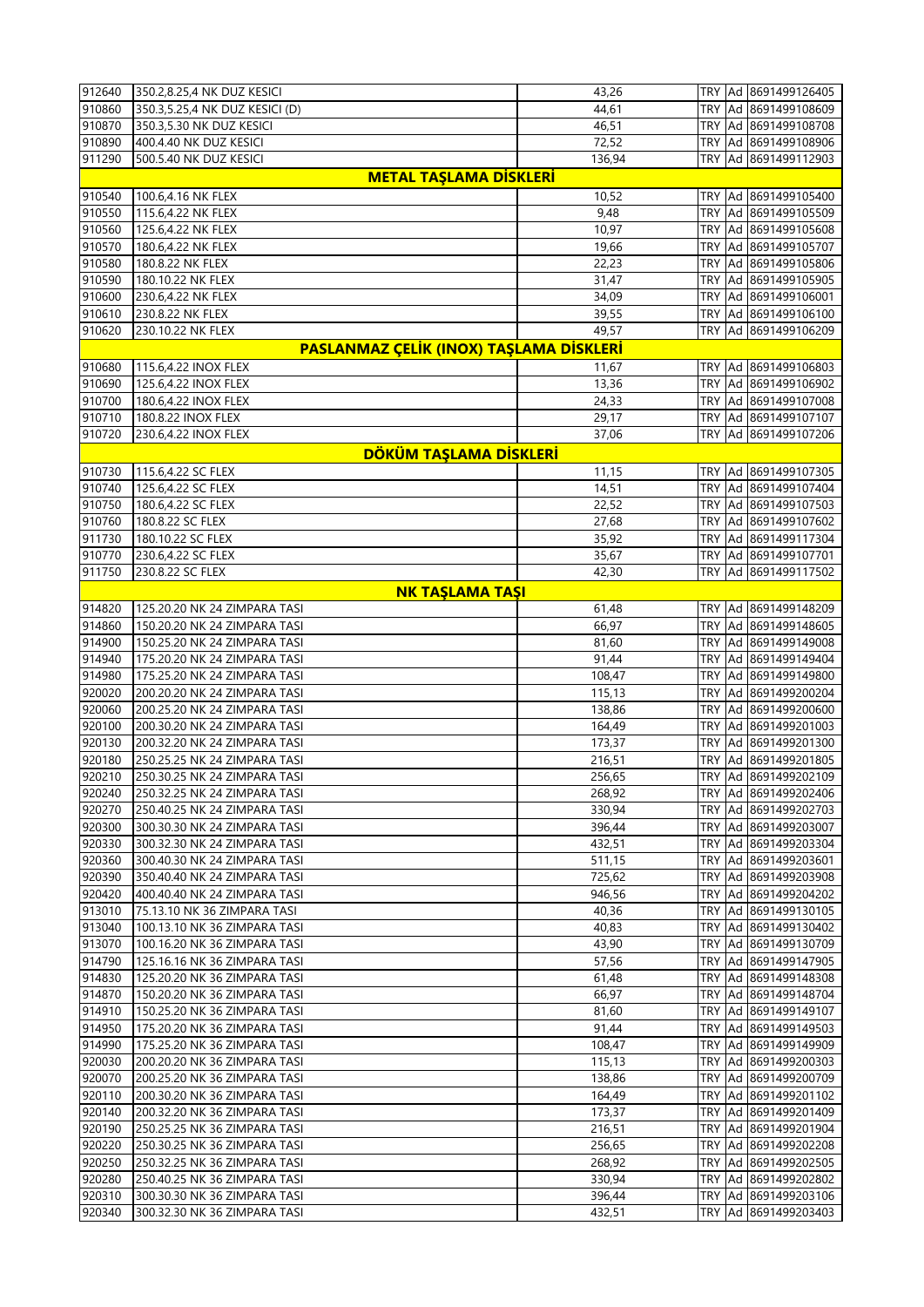| 920370           | 300.40.30 NK 36 ZIMPARA TASI                                   | 511,15           |            | TRY   Ad   8691499203700                     |
|------------------|----------------------------------------------------------------|------------------|------------|----------------------------------------------|
| 920400           | 350.40.40 NK 36 ZIMPARA TASI                                   | 725,62           |            | TRY   Ad   8691499204004                     |
| 920430           | 400.40.40 NK 36 ZIMPARA TASI                                   | 946,56           | TRY        | Ad 8691499204301                             |
| 913020           | 75.13.10 NK 46 ZIMPARA TASI                                    | 40,36            |            | TRY Ad 8691499130204                         |
| 913050           | 100.13.10 NK 46 ZIMPARA TASI                                   | 40,83            | TRY        | Ad 8691499130501                             |
| 913080           | 100.16.20 NK 46 ZIMPARA TASI                                   | 43,90            |            | TRY   Ad   8691499130808                     |
| 914800           | 125.16.16 NK 46 ZIMPARA TASI                                   | 57,56            | TRY        | Ad 8691499148001                             |
| 914840           | 125.20.20 NK 46 ZIMPARA TASI                                   | 61,48            | TRY        | Ad 8691499148407                             |
| 914880           | 150.20.20 NK 46 ZIMPARA TASI                                   | 66,97            | TRY        | Ad 8691499148803                             |
| 914920           | 150.25.20 NK 46 ZIMPARA TASI                                   | 81,60            | TRY        | Ad 8691499149206                             |
| 914960           | 175.20.20 NK 46 ZIMPARA TASI                                   | 91,44            |            | TRY   Ad   8691499149602                     |
| 920000           | 175.25.20 NK 46 ZIMPARA TASI                                   | 108,47           | TRY        | Ad 8691499200006                             |
| 920040           | 200.20.20 NK 46 ZIMPARA TASI                                   | 115,13           | TRY        | Ad 8691499200402                             |
| 920120           | 200.30.20 NK 46 ZIMPARA TASI                                   | 164,49           | TRY        | Ad 8691499201201                             |
| 920150           | 200.32.20 NK 46 ZIMPARA TASI                                   | 173,37           | TRY        | Ad 8691499201508                             |
| 920200           | 250.25.25 NK 46 ZIMPARA TASI                                   | 216,51           |            | TRY   Ad   8691499202000                     |
| 920230           | 250.30.25 NK 46 ZIMPARA TASI                                   | 256,65           | TRY        | Ad 8691499202307                             |
| 920260           | 250.32.25 NK 46 ZIMPARA TASI                                   | 268,92           | TRY        | Ad 8691499202604                             |
| 920290           | 250.40.25 NK 46 ZIMPARA TASI                                   | 330,94           | TRY        | Ad 8691499202901                             |
| 920320           | 300.30.30 NK 46 ZIMPARA TASI                                   | 396,44           | TRY        | Ad 8691499203205                             |
| 920350           | 300.32.30 NK 46 ZIMPARA TASI                                   | 432,51           |            | TRY   Ad   8691499203502                     |
| 920200           | 250.25.25 NK 46 ZIMPARA TASI                                   | 216,51           | TRY        | Ad 8691499202000                             |
| 920230           | 250.30.25 NK 46 ZIMPARA TASI                                   | 256,65           | TRY        | Ad 8691499202307                             |
| 920260           | 250.32.25 NK 46 ZIMPARA TASI                                   | 268,92           | TRY        | Ad 8691499202604                             |
| 920290           | 250.40.25 NK 46 ZIMPARA TASI                                   | 330,94           | TRY        | Ad 8691499202901                             |
| 920320           | 300.30.30 NK 46 ZIMPARA TASI                                   | 396,44           |            | TRY   Ad   8691499203205                     |
| 920350           | 300.32.30 NK 46 ZIMPARA TASI                                   | 432,51           | TRY        | Ad 8691499203502                             |
| 920380           | 300.40.30 NK 46 ZIMPARA TASI                                   | 511,15           | TRY        | Ad 8691499203809                             |
| 920410           | 350.40.40 NK 46 ZIMPARA TASI                                   | 725,62           | TRY        | Ad 8691499204103                             |
| 920440           | 400.40.40 NK 46 ZIMPARA TASI                                   | 946,56           | TRY        | Ad 8691499204400                             |
| 913030           | 75.13.10 NK 60 ZIMPARA TASI                                    | 40,36            |            | TRY   Ad   8691499130303                     |
| 913060           | 100.13.10 NK 60 ZIMPARA TASI                                   | 40,83            | TRY        | Ad 8691499130600                             |
| 913090           | 100.16.20 NK 60 ZIMPARA TASI                                   | 43,90            | TRY        | Ad 8691499130907                             |
| 914810           | 125.16.16 NK 60 ZIMPARA TASI                                   | 57,56            | TRY        | Ad 8691499148100                             |
| 914850           | 125.20.20 NK 60 ZIMPARA TASI                                   | 61,48            | TRY        | Ad 8691499148506                             |
| 914890           | 150.20.20 NK 60 ZIMPARA TASI                                   | 66,97            |            | TRY Ad 8691499148902                         |
| 914930           | 150.25.20 NK 60 ZIMPARA TASI                                   | 81,60            | TRY        | Ad 8691499149305                             |
| 914970           | 175.20.20 NK 60 ZIMPARA TASI                                   | 91,44            | TRY        | Ad 8691499149701                             |
| 920010           | 175.25.20 NK 60 ZIMPARA TASI                                   | 108,47           | TRY        | Ad 8691499200105                             |
| 920050           | 200.20.20 NK 60 ZIMPARA TASI                                   | 115,13           | TRY        | Ad 8691499200501                             |
| 920090           | 200.25.20 NK 60 ZIMPARA TASI                                   | 138,86           |            | TRY Ad 8691499200907                         |
|                  | <b>SCG TAŞLAMA TAŞI</b>                                        |                  |            |                                              |
| 920450           | 125.20.20 SCG 80 ELMAS BILEME                                  | 67,32            |            | TRY Ad 8691499204509                         |
| 920470           | 150.20.20 SCG 80 ELMAS BILEME                                  | 80,76            |            | TRY Ad 8691499204707                         |
| 920480           | 150.25.20 SCG 80 ELMAS BILEME                                  | 93,13            |            | TRY Ad 8691499204806                         |
| 920490           | 175.20.20 SCG 80 ELMAS BILEME                                  | 97,84            |            | TRY Ad 8691499204905                         |
| 920500           | 175.25.20 SCG 80 ELMAS BILEME                                  | 111,56           |            | TRY Ad 8691499205001                         |
| 920510           | 200.20.20 SCG 80 ELMAS BILEME                                  | 117,72           |            | TRY Ad 8691499205100                         |
| 920520           | 200.25.20 SCG 80 ELMAS BILEME                                  | 140,29           |            | TRY Ad 8691499205209                         |
| 920530<br>920540 | 200.32.20 SCG 80 ELMAS BILEME                                  | 184,45           | <b>TRY</b> | Ad 8691499205308                             |
|                  | 250.25.25 SCG 80 ELMAS BILEME                                  | 229,47           |            | TRY Ad 8691499205407                         |
| 920550           | 250.32.25 SCG 80 ELMAS BILEME<br>300.32.30 SCG 80 ELMAS BILEME | 275,72<br>426,07 |            | TRY   Ad   8691499205506                     |
| 920570           |                                                                |                  | TRY        | Ad 8691499205704                             |
|                  | <b>FORM D ÇANAK TAŞI</b>                                       |                  |            |                                              |
| 978434           | FORM D-50 EKR46 DÜZ ÇANAK TAŞ                                  | 36,69            |            | TRY Ad 8691499784346                         |
| 978435           | FORM D-75 EKR46 DÜZ ÇANAK TAŞ                                  | 44,53            |            | TRY Ad 8691499784353                         |
| 978436           | FORM D-100 EKR46 DÜZ ÇANAK TAŞ                                 | 55,48            |            | TRY Ad 8691499784360                         |
| 978437           | FORM D-125 EKR46 DÜZ ÇANAK TAŞ                                 | 88,33            |            | TRY Ad 8691499784377                         |
| 978438           | FORM D-150 EKR46 DÜZ ÇANAK TAŞ                                 | 143,56           |            | TRY Ad 8691499784384                         |
| 914000           | FORM D-50 EKR60 DUZ CANAK TAS                                  | 36,69            |            | TRY Ad 8691499140005                         |
| 914010           | FORM D-75 EKR60 DUZ CANAK TAS                                  | 44,53            |            | TRY Ad 8691499140104                         |
| 914020           | FORM D-100 EKR60 DUZ CANAK TAS                                 | 55,48            |            | TRY Ad 8691499140203                         |
| 914030           | FORM D-125 EKR60 DUZ CANAK TAS                                 | 88,33            | TRY        | Ad 8691499140302                             |
| 914040           | FORM D-150 EKR60 DUZ CANAK TAS                                 | 143,56           |            | TRY Ad 8691499140401                         |
| 978454<br>978455 | FORM D-50 EKW46 DÜZ ÇANAK TAŞ<br>FORM D-75 EKW46 DÜZ ÇANAK TAŞ | 36,69<br>44,53   |            | TRY Ad 8691499784544<br>TRY Ad 8691499784551 |
| 978456           | FORM D-100 EKW46 DÜZ ÇANAK TAŞ                                 |                  |            | TRY Ad 8691499784568                         |
|                  |                                                                | 55,48            |            |                                              |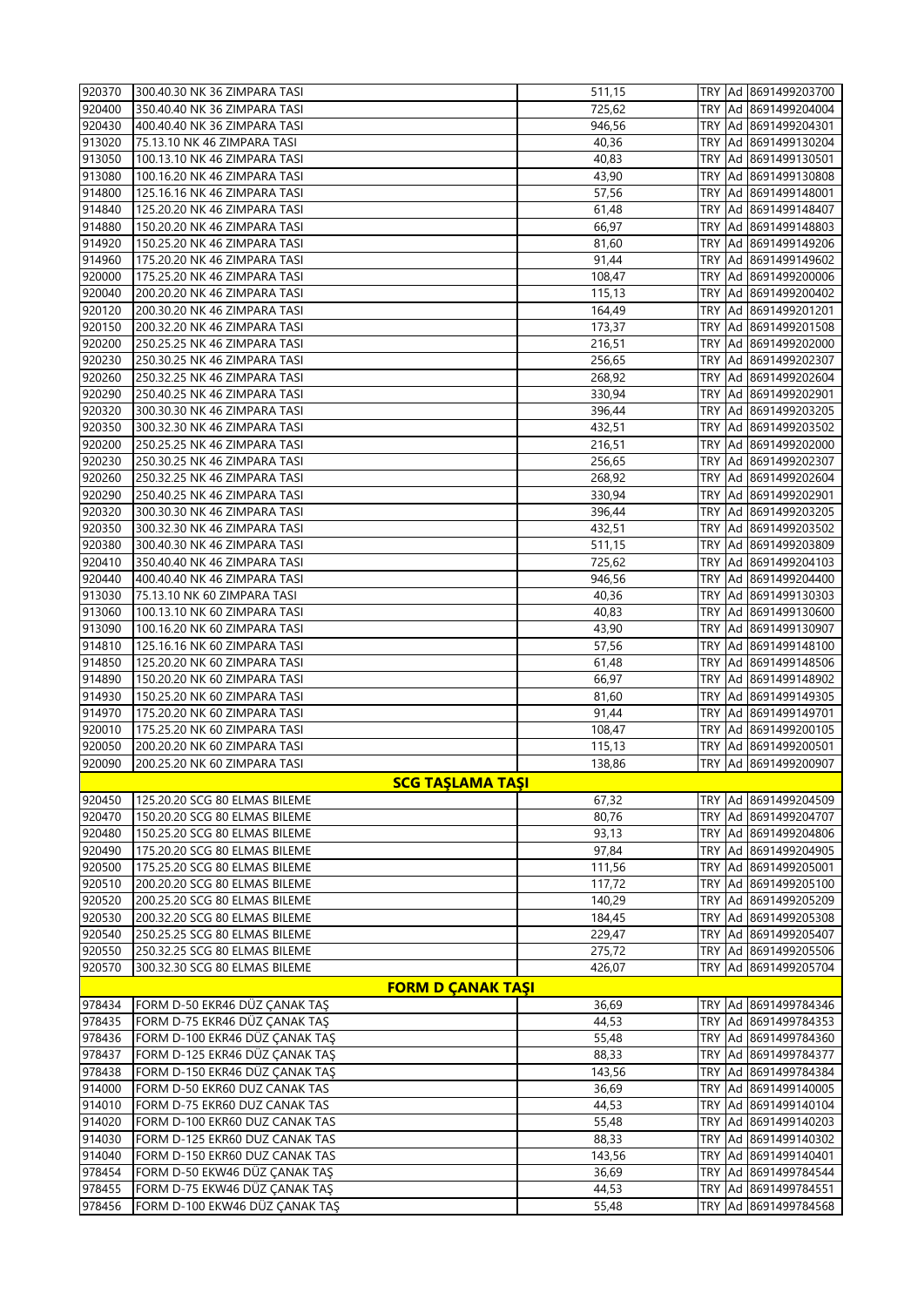| 978457 | FORM D-125 EKW46 DÜZ ÇANAK TAŞ                               | 88,33    |     | TRY Ad 8691499784575                         |
|--------|--------------------------------------------------------------|----------|-----|----------------------------------------------|
| 978458 | FORM D-150 EKW46 DÜZ ÇANAK TAŞ                               | 143,56   |     | TRY Ad 8691499784582                         |
| 978444 | FORM D-50 EKW60 DÜZ ÇANAK TAŞ                                | 36,69    |     | TRY Ad 8691499784445                         |
| 978445 | FORM D-75 EKW60 DÜZ ÇANAK TAŞ                                | 44,53    |     | TRY Ad 8691499784452                         |
| 978446 | FORM D-100 EKW60 DÜZ ÇANAK TAŞ                               | 55,48    |     | TRY Ad 8691499784469                         |
| 978447 | FORM D-125 EKW60 DÜZ ÇANAK TAŞ                               | 88,33    |     | TRY Ad 8691499784476                         |
| 978448 | FORM D-150 EKW60 DÜZ ÇANAK TAŞ                               | 143,56   |     | TRY Ad 8691499784483                         |
|        | <b>ÇELİK TAŞLAMA TAŞI</b>                                    |          |     |                                              |
| 914450 | 150.20.20 EKR 36 CELIK TASI                                  | 76,15    |     | TRY Ad 8691499144508                         |
| 914480 | 175.20.20 EKR 36 CELIK TASI                                  | 95,88    |     | TRY Ad 8691499144805                         |
| 914490 | 250.25.76,2 EKR 36 CELIK TASI                                | 214,86   |     | TRY Ad 8691499144904                         |
| 914520 | 250.30.76,2 EKR 36 CELIK TASI                                | 252,70   |     | TRY Ad 8691499145208                         |
| 914770 | 250.32.76,2 EKR 36 CELIK TASI                                | 267,53   |     | TRY Ad 8691499147707                         |
| 914560 | 250.40.76,2 EKR 36 CELIK TASI                                | 324,53   |     | TRY Ad 8691499145604                         |
| 914590 | 300.40.127 EKR 36 CELIK TASI                                 | 441,33   | TRY | Ad 8691499145901                             |
| 914640 | 350.40.127 EKR 36 CELIK TASI                                 | 615,70   |     | TRY Ad 8691499146403                         |
| 914670 | 350.50.127 EKR 36 CELIK TASI                                 | 755,91   |     | TRY Ad 8691499146700                         |
| 914700 |                                                              | 825,98   |     |                                              |
| 908902 | 400.40.127 EKR 36 CELIK TASI<br>400.50.127 EKR 36 CELIK TASI | 1.033,77 |     | TRY Ad 8691499147004<br>TRY Ad 8691499089021 |
| 914460 |                                                              |          |     | Ad 8691499144607                             |
|        | 150.20.20 EKR 46 CELIK TASI                                  | 76,15    | TRY |                                              |
| 914730 | 175.20.20 EKR 46 CELIK TASI                                  | 95,88    |     | TRY Ad 8691499147301                         |
| 914750 | 200.20.20 EKR 46 CELIK TASI                                  | 121,83   |     | TRY Ad 8691499147509                         |
| 914500 | 250.25.76,2 EKR 46 CELIK TASI                                | 214,86   |     | TRY Ad 8691499145000                         |
| 914530 | 250.30.76,2 EKR 46 CELIK TASI                                | 252,70   |     | TRY Ad 8691499145307                         |
| 914780 | 250.32.76,2 EKR 46 CELIK TASI                                | 267,53   | TRY | Ad 8691499147806                             |
| 914570 | 250.40.76,2 EKR46 CELIK TASI                                 | 324,53   |     | TRY Ad 8691499145703                         |
| 914600 | 300.40.127 EKR 46 CELIK TASI                                 | 441,33   |     | TRY Ad 8691499146007                         |
| 914620 | 300.40.76,2 EKR 46 CELIK TASI                                | 481,68   |     | TRY Ad 8691499146205                         |
| 914650 | 350.40.127 EKR 46 CELIK TASI                                 | 615,70   |     | TRY Ad 8691499146502                         |
| 914680 | 350.50.127 EKR 46 CELIK TASI                                 | 755,91   | TRY | Ad 8691499146809                             |
| 914710 | 400.40.127 EKR 46 CELIK TASI                                 | 825,98   |     | TRY Ad 8691499147103                         |
| 903804 | 400.50.127 EKR 46 CELIK TASI                                 | 1.033,77 |     | TRY Ad 8691499038043                         |
| 914470 | 150.20.20 EKR 60 CELIK TASI                                  | 76,15    |     | TRY Ad 8691499144706                         |
| 914740 | 175.20.20 EKR 60 CELIK TASI                                  | 95,88    |     | TRY Ad 8691499147400                         |
| 914760 | 200.20.20 EKR 60 CELIK TASI                                  | 121,83   | TRY | Ad 8691499147608                             |
| 914510 | 250.25.76,2 EKR 60 CELIK TASI                                | 214,86   |     | TRY Ad 8691499145109                         |
| 914540 | 250.30.76,2 EKR60 CELIK TASI                                 | 252,70   |     | TRY Ad 8691499145406                         |
| 914550 | 250.32.76,2 EKR 60 CELIK TASI                                | 267,53   |     | TRY Ad 8691499145505                         |
| 914580 | 250.40.76,2 EKR 60 CELIK TASI                                | 324,53   |     | TRY Ad 8691499145802                         |
| 914630 | 300.40.76,2 EKR 60 CELIK TASI                                | 481,68   | TRY | Ad 8691499146304                             |
| 914610 | 300.40.127 EKR 60 CELIK TASI                                 | 441,33   |     | TRY Ad 8691499146106                         |
| 914660 | 350.40.127 EKR 60 CELIK TASI                                 | 615,70   |     | TRY Ad 8691499146601                         |
| 914690 | 350.50.127 EKR 60 CELIK TASI                                 | 755,91   |     | TRY Ad 8691499146908                         |
| 914720 | 400.40.127 EKR 60 CELIK TASI                                 | 825,98   |     | TRY Ad 8691499147202                         |
| 903805 | 400.50.127 EKR 60 CELIK TASI                                 | 1.033,77 |     | TRY Ad 8691499038050                         |
|        | <b>NKR TESTERE TASI</b>                                      |          |     |                                              |
| 913960 | 150.6.20 NK60 TESTERE TASI                                   | 41,54    |     | TRY Ad 8691499139603                         |
| 913980 | 150.8.20 NK60 TESTERE TASI                                   | 44,38    |     | TRY Ad 8691499139801                         |
| 913940 | 150.10.20 NK60 TESTERE TASI                                  | 49,48    |     | TRY Ad 8691499139405                         |
| 914190 | 175.8.20 NK60 TESTERE TASI                                   | 47,27    |     | TRY Ad 8691499141903                         |
| 914160 | 175.10.20 NK60 TESTERE TASI                                  | 52,72    |     | TRY Ad 8691499141606                         |
| 914290 | 200.8.20 NK60 TESTERE TASI                                   | 55,46    |     | TRY Ad 8691499142900                         |
|        |                                                              |          |     |                                              |
| 914260 | 200.10.20 NK60 TESTERE TASI                                  | 64,09    |     | TRY Ad 8691499142603                         |
| 914360 | 250.10.25 NK60 TESTERE TASI                                  | 98,54    |     | TRY Ad 8691499143600                         |
| 913970 | 150.6.20 NK80 TESTERE TASI                                   | 41,54    |     | TRY Ad 8691499139702                         |
| 913990 | 150.8.20 NK80 TESTERE TASI                                   | 44,38    |     | TRY Ad 8691499139900                         |
| 913950 | 150.10.20 NK80 TESTERE TASI                                  | 49,48    |     | TRY Ad 8691499139504                         |
| 914240 | 175.8.20 NK80 TESTERE TASI                                   | 47,27    |     | TRY Ad 8691499142405                         |
| 914170 | 175.10.20 NK80 TESTERE TASI                                  | 52,72    |     | TRY Ad 8691499141705                         |
| 914340 | 200.8.20 NK80 TESTERE TASI                                   | 55,46    |     | TRY Ad 8691499143402                         |
| 914270 | 200.10.20 NK80 TESTERE TASI                                  | 64,09    |     | TRY Ad 8691499142702                         |
|        | <b>EKR TESTERE TAŞI</b>                                      |          |     |                                              |
| 914180 | 175.8.20 EKR60 TESTERE TASI                                  | 52,61    |     | TRY Ad 8691499141804                         |
| 914150 | 175.10.20 EKR60 TESTERE TASI                                 | 58,77    |     | TRY Ad 8691499141507                         |
| 914280 | 200.8.20 EKR60 TESTERE TASI                                  | 63,83    |     | TRY Ad 8691499142801                         |
| 914250 | 200.10.20 EKR60 TESTERE TASI                                 | 72,69    |     | TRY Ad 8691499142504                         |
| 914350 | 250.10.25 EKR60 TESTERE TASI                                 | 116,85   |     | TRY Ad 8691499143501                         |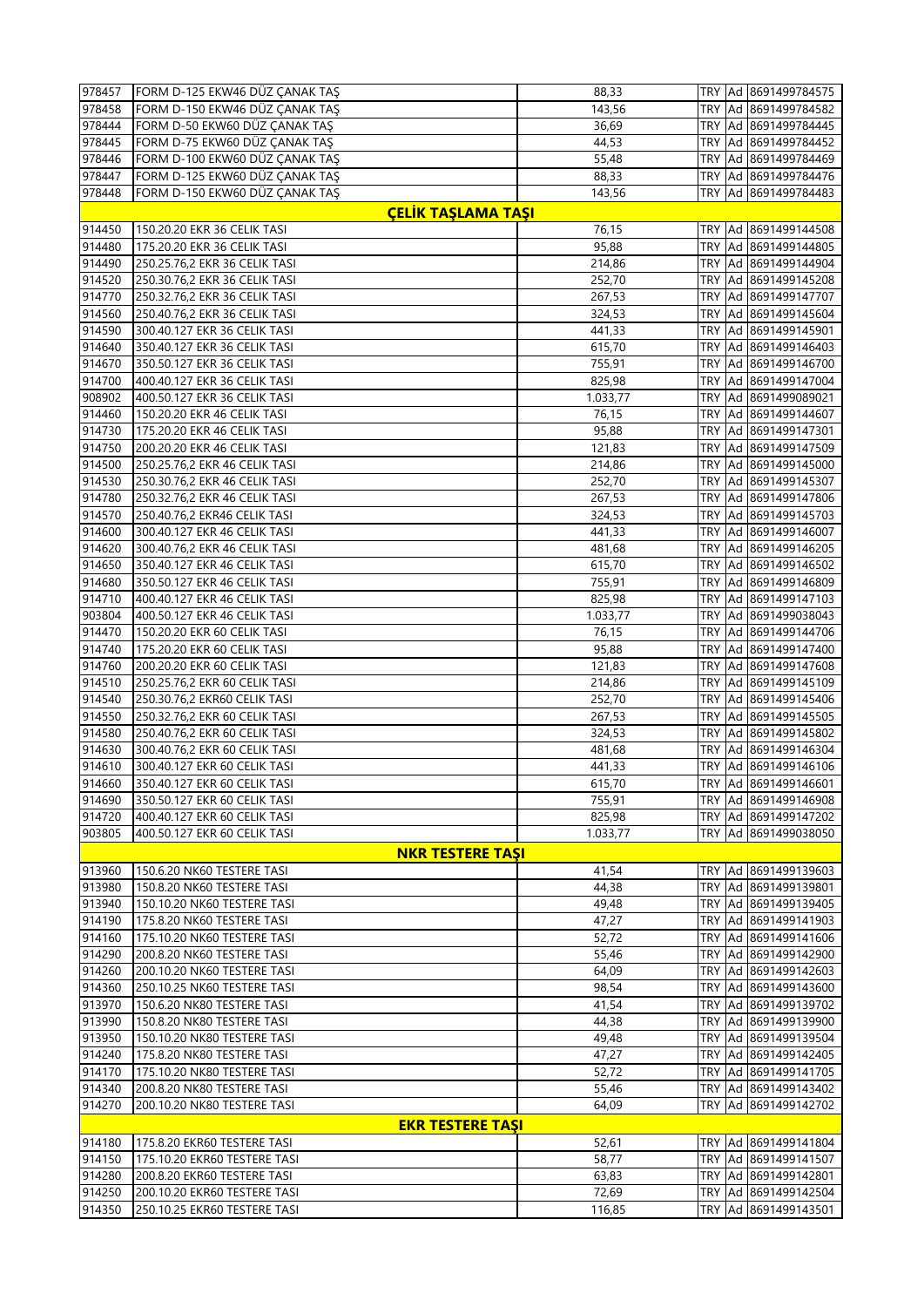| KONİK ÇANAK TAŞLAMA TAŞI |                                                                                                                  |                |            |  |                                                  |
|--------------------------|------------------------------------------------------------------------------------------------------------------|----------------|------------|--|--------------------------------------------------|
| 914200                   | 100.50 KONIK SC 16 BURCLU MOZ.                                                                                   | 48,81          | <b>TRY</b> |  | Ad 8691499142009                                 |
| 914210                   | 125.50 KONIK SC16 BURCLU MOZ.                                                                                    | 64,92          |            |  | TRY Ad 8691499142108                             |
| 914220                   | 100.50 KONIK SC 24 BURCLU MOZ.                                                                                   | 48,81          | <b>TRY</b> |  | Ad 8691499142207                                 |
| 914230                   | 125.50 KONIK SC 24 BURCLU MOZA                                                                                   | 65,54          | <b>TRY</b> |  | Ad 8691499142306                                 |
|                          | DÜZ ÇANAK TAŞLAMA TAŞI                                                                                           |                |            |  |                                                  |
| 914300<br>914310         | 100.50 DUZ SC16 BURCLU MOZAIK<br>125.50 DUZ SC16 BURCLU MOZAIK                                                   | 58,54<br>78,93 | TRY<br>TRY |  | Ad 8691499143006<br>Ad 8691499143105             |
| 914320                   | 100.50 DUZ SC24 BURCLU MOZAIK                                                                                    | 58,54          | TRY        |  | Ad 8691499143204                                 |
| 914330                   | 125.50 DUZ SC24 BURCLU MOZAIK                                                                                    | 80,25          | TRY        |  | Ad 8691499143303                                 |
|                          | PREMIUM LINE AO STANDART YOĞUNLUK FLAP DİSKLER                                                                   |                |            |  |                                                  |
| 982970                   | PREMIUMLINE FLAP DİSK AO AXPR11 SD 115 MM 40 KUM KONIK                                                           | 10,37          |            |  | TRY Ad 8691499829702                             |
| 982980                   | PREMIUMLINE FLAP DİSK AO AXPR11 SD 115 MM 60 KUM KONIK                                                           | 10,21          | <b>TRY</b> |  | Ad 8691499829801                                 |
| 982985                   | PREMIUMLINE FLAP DİSK AO AXPR11 SD 115 MM 80 KUM KONIK                                                           | 9,95           | <b>TRY</b> |  | Ad 8691499829856                                 |
| 983050                   | PREMIUMLINE FLAP DISK AO AXPR11 SD 125 MM 40 KUM KONIK                                                           | 12,88          | TRY        |  | Ad 8691499830500                                 |
| 983060                   | PREMIUMLINE FLAP DISK AO AXPR11 SD 125 MM 60 KUM KONIK                                                           | 12,36          | <b>TRY</b> |  | Ad 8691499830609                                 |
| 983065                   | PREMIUMLINE FLAP DISK AO AXPR11 SD 125 MM 80 KUM KONIK                                                           | 12,36          | TRY        |  | Ad 8691499830654                                 |
| 983210                   | PREMIUMLINE FLAP DİSK AO AXPR11 SD 180 MM 40 KUM KONIK                                                           | 25,14          | <b>TRY</b> |  | Ad 8691499832108                                 |
| 983220<br>983225         | PREMIUMLINE FLAP DISK AO AXPR11 SD 180 MM 60 KUM KONIK<br>PREMIUMLINE FLAP DISK AO AXPR11 SD 180 MM 80 KUM KONIK | 24,77<br>24,77 | TRY<br>TRY |  | Ad 8691499832207<br>Ad 8691499832252             |
| 982930                   | PREMIUMLINE FLAP DİSK AO AXPR11 SD 115 MM 40 KUM DUZ                                                             | 10,37          | <b>TRY</b> |  | Ad 8691499829306                                 |
| 982940                   | PREMIUMLINE FLAP DISK AO AXPR11 SD 115 MM 60 KUM DUZ                                                             | 10,21          | TRY        |  | Ad 8691499829405                                 |
| 982945                   | PREMIUMLINE FLAP DİSK AO AXPR11 SD 115 MM 80 KUM DUZ                                                             | 9,95           | <b>TRY</b> |  | Ad 8691499829450                                 |
| 983010                   | PREMIUMLINE FLAP DISK AO AXPR11 SD 125 MM 40 KUM DUZ                                                             | 12,88          | <b>TRY</b> |  | Ad 8691499830104                                 |
| 983020                   | PREMIUMLINE FLAP DISK AO AXPR11 SD 125 MM 60 KUM DUZ                                                             | 12,36          | TRY        |  | Ad 8691499830203                                 |
| 983025                   | PREMIUMLINE FLAP DİSK AO AXPR11 SD 125 MM 80 KUM DUZ                                                             | 12,36          | <b>TRY</b> |  | Ad 8691499830258                                 |
| 983170                   | PREMIUMLINE FLAP DİSK AO AXPR11 SD 180 MM 40 KUM DUZ                                                             | 25,14          | TRY        |  | Ad 8691499831705                                 |
| 983180                   | PREMIUMLINE FLAP DISK AO AXPR11 SD 180 MM 60 KUM DUZ                                                             | 24,77          | <b>TRY</b> |  | Ad 8691499831804                                 |
| 983185                   | PREMIUMLINE FLAP DISK AO AXPR11 SD 180 MM 80 KUM DUZ                                                             | 24.77          | <b>TRY</b> |  | Ad 8691499831859                                 |
|                          | <b>PREMIUM LINE ZR STANDART YOĞUNLUK FLAP DİSKLER</b>                                                            |                |            |  |                                                  |
| 983450                   | PREMIUMLINE FLAP DISK ZR ZXPR22 SD 115 MM 40 KUM KONIK                                                           | 12,33          | TRY        |  | Ad 8691499834508                                 |
| 983460<br>983465         | PREMIUMLINE FLAP DISK ZR ZXPR22 SD 115 MM 60 KUM KONIK<br>PREMIUMLINE FLAP DİSK ZR ZXPR22 SD 115 MM 80 KUM KONIK | 11,72<br>11,72 | TRY<br>TRY |  | Ad 8691499834607<br>Ad 8691499834652             |
| 983610                   | PREMIUMLINE FLAP DISK ZR ZXPR22 SD 125 MM 40 KUM KONIK                                                           | 15,49          | TRY        |  | Ad 8691499836106                                 |
| 983620                   | PREMIUMLINE FLAP DISK ZR ZXPR22 SD 125 MM 60 KUM KONIK                                                           | 14,28          | <b>TRY</b> |  | Ad 8691499836205                                 |
| 983625                   | PREMIUMLINE FLAP DİSK ZR ZXPR22 SD 125 MM 80 KUM KONIK                                                           | 14,28          | <b>TRY</b> |  | Ad 8691499836250                                 |
| 983930                   | PREMIUMLINE FLAP DISK ZR ZXPR22 SD 180 MM 40 KUM KONIK                                                           | 29,38          | TRY        |  | Ad 8691499839305                                 |
| 983940                   | PREMIUMLINE FLAP DİSK ZR ZXPR22 SD 180 MM 60 KUM KONIK                                                           | 28,65          | <b>TRY</b> |  | Ad 8691499839404                                 |
| 983945                   | PREMIUMLINE FLAP DİSK ZR ZXPR22 SD 180 MM 80 KUM KONIK                                                           | 27,96          | <b>TRY</b> |  | Ad 8691499839459                                 |
| 983410                   | PREMIUMLINE FLAP DİSK ZR ZXPR22 SD 115 MM 40 KUM DUZ                                                             | 12,33          | <b>TRY</b> |  | Ad 8691499834102                                 |
| 983420                   | PREMIUMLINE FLAP DISK ZR ZXPR22 SD 115 MM 60 KUM DUZ                                                             | 11,72          |            |  | TRY Ad 8691499834201                             |
| 983425<br>983570         | PREMIUMLINE FLAP DISK ZR ZXPR22 SD 115 MM 80 KUM DUZ<br>PREMIUMLINE FLAP DISK ZR ZXPR22 SD 125 MM 40 KUM DUZ     | 11,72<br>15,49 |            |  | TRY   Ad   8691499834256                         |
| 983580                   | PREMIUMLINE FLAP DİSK ZR ZXPR22 SD 125 MM 60 KUM DUZ                                                             | 14,73          |            |  | TRY   Ad   8691499835703<br>TRY Ad 8691499835802 |
| 983585                   | PREMIUMLINE FLAP DISK ZR ZXPR22 SD 125 MM 80 KUM DUZ                                                             | 14,73          |            |  | TRY Ad 8691499835857                             |
| 983890                   | PREMIUMLINE FLAP DİSK ZR ZXPR22 SD 180 MM 40 KUM DUZ                                                             | 29,03          |            |  | TRY Ad 8691499838902                             |
| 983900                   | PREMIUMLINE FLAP DISK ZR ZXPR22 SD 180 MM 60 KUM DUZ                                                             | 28,65          |            |  | TRY Ad 8691499839008                             |
| 983905                   | PREMIUMLINE FLAP DISK ZR ZXPR22 SD 180 MM 80 KUM DUZ                                                             | 28,65          | TRY        |  | Ad 8691499839053                                 |
|                          | <b>ALÜMİNYUM OKSİT FİBER DİSKLER</b>                                                                             |                |            |  |                                                  |
| 985790                   | 115.22 NK 16 KUM FIBER DISK 4SLOTLU                                                                              | 3,22           |            |  | TRY Ad 8691499857903                             |
| 985796                   | 115.22 NK 24 KUM FİBER DİSK 4SLOTLU                                                                              | 3,22           |            |  | TRY Ad 8691499857965                             |
| 903897                   | 115.22 NK 36 4SLOTLU FIBER DISK KARBOSAN                                                                         | 2,82           |            |  | TRY Ad 8691499038975                             |
| 985807                   | 115.22 NK 40 KUM FIBER DISK 4SLOTLU                                                                              | 2,82           |            |  | TRY Ad 8691499858078                             |
| 985813                   | 115.22 NK 50 KUM FIBER DISK 4SLOTLU                                                                              | 2,82           |            |  | TRY   Ad   8691499858139                         |
| 985819<br>985825         | 115.22 NK 60 KUM FIBER DISK 4SLOTLU<br>115.22 NK 80 KUM FIBER DISK 4SLOTLU                                       | 2,45<br>2,45   |            |  | TRY Ad 8691499858191<br>TRY Ad 8691499858252     |
| 985831                   | 115.22 NK 100 KUM FİBER DİSK 4SLOTLU                                                                             | 2,45           |            |  | TRY Ad 8691499858313                             |
| 985837                   | 115.22 NK 120 KUM FIBER DISK 4SLOTLU                                                                             | 2,45           |            |  | TRY Ad 8691499858375                             |
| 985791                   | 125.22 NK 16 KUM FIBER DISK 4SLOTLU                                                                              | 3,73           |            |  | TRY   Ad   8691499857910                         |
| 985797                   | 125.22 NK 24 KUM FİBER DİSK 4SLOTLU                                                                              | 3,73           |            |  | TRY   Ad   8691499857972                         |
| 985802                   | 125.22 NK 36 KUM FİBER DİSK 4SLOTLU                                                                              | 3,26           |            |  | TRY Ad 8691499858023                             |
| 985808                   | 125.22 NK 40 KUM FIBER DISK 4SLOTLU                                                                              | 3,26           |            |  | TRY Ad 8691499858085                             |
| 985814                   | 125.22 NK 50 KUM FIBER DISK 4SLOTLU                                                                              | 3,26           |            |  | TRY Ad 8691499858146                             |
| 985820                   | 125.22 NK 60 KUM FIBER DISK 4SLOTLU                                                                              | 2,84           |            |  | TRY   Ad   8691499858207                         |
| 985826<br>985832         | 125.22 NK 80 KUM FİBER DİSK 4SLOTLU<br>125.22 NK 100 KUM FIBER DISK 4SLOTLU                                      | 2,84<br>2,84   |            |  | TRY Ad 8691499858269                             |
|                          |                                                                                                                  |                |            |  | TRY Ad 8691499858320                             |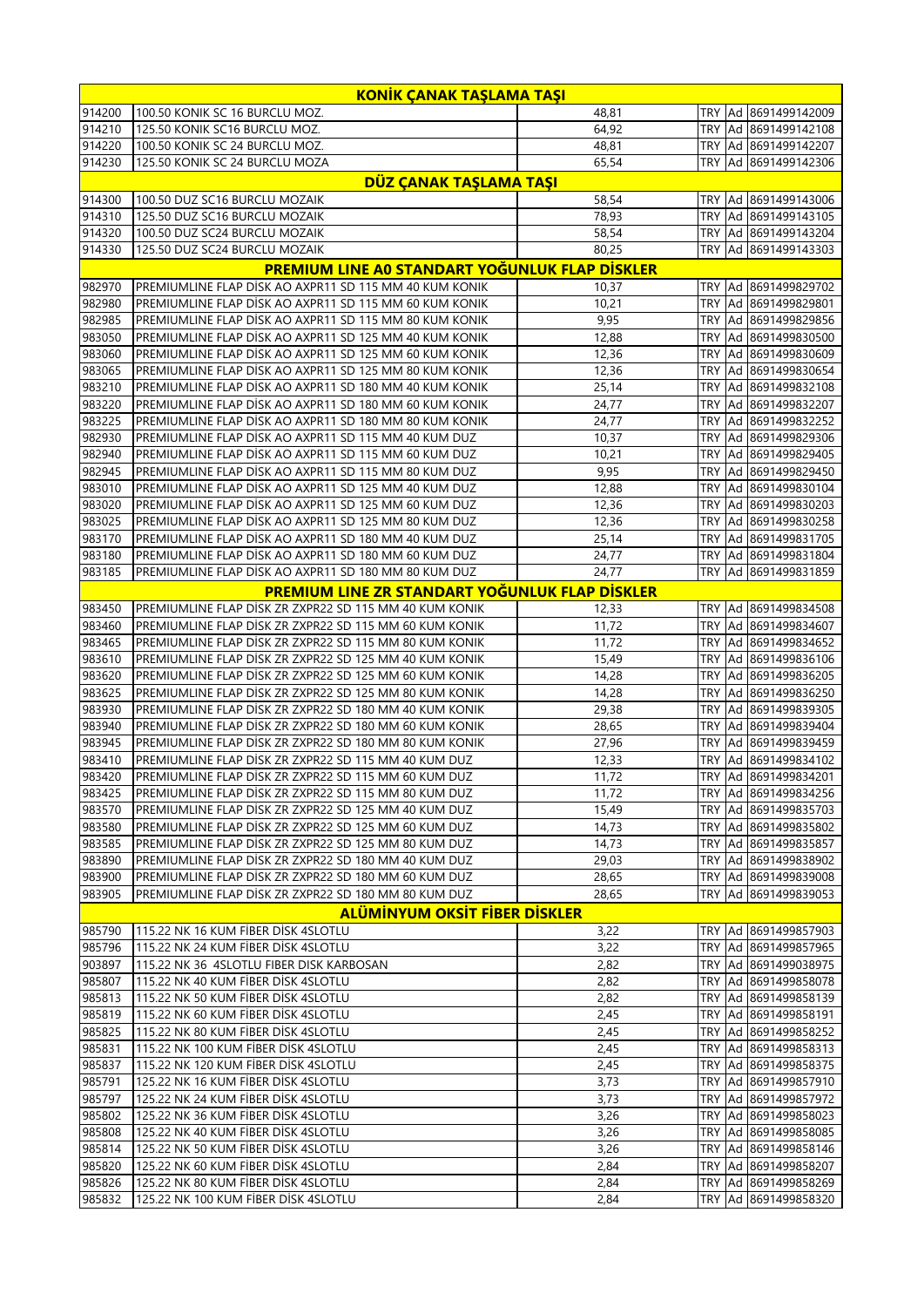| 985956 | 125.22 NK 24 KUM FİBER DİSK DÜZ          | 3,73 |            | TRY Ad 8691499859563 |
|--------|------------------------------------------|------|------------|----------------------|
| 985951 | 125.22 NK 16 KUM FİBER DİSK DÜZ          | 3,73 |            | TRY Ad 8691499859518 |
|        |                                          |      |            |                      |
| 958569 | 115.22 NK 120 FIBER DISK KARBOSAN DÜZ    | 2,45 |            | TRY Ad 8691499585691 |
|        |                                          |      |            |                      |
| 958568 | 115.22 NK 100 FIBER DISK KARBOSAN DÜZ    | 2,45 |            | TRY Ad 8691499585684 |
|        |                                          |      |            |                      |
| 958567 | 115.22 NK 80 FIBER DISK KARBOSAN DÜZ     | 2,45 |            | TRY Ad 8691499585677 |
| 958566 | 115.22 NK 60 FIBER DISK KARBOSAN DUZ     | 2,45 |            | TRY Ad 8691499585660 |
|        |                                          |      |            |                      |
| 985969 | 115.22 NK 50 KUM FIBER DISK DÜZ          | 2,82 |            | TRY Ad 8691499859693 |
| 958565 | 115.22 NK 40 FIBER DISK KARBOSAN DÜZ     | 2,82 |            |                      |
|        |                                          |      |            | TRY Ad 8691499585653 |
| 958564 | 115.22 NK 36 FIBER DISK KARBOSAN DÜZ     | 2,82 | <b>TRY</b> | Ad 8691499585646     |
| 958563 | 115.22 NK 24 FIBER DISK KARBOSAN DÜZ     | 3,22 | <b>TRY</b> | Ad 8691499585639     |
|        |                                          |      |            |                      |
| 958562 | 115.22 NK 16 DUZ FIBER DISK KARBOSAN DÜZ | 3,22 | TRY        | Ad 8691499585622     |
| 985948 | 180.22 NK 120 KUM FİBER DİSK ÇENTİKLİ    | 5,68 | TRY        | Ad 8691499859488     |
|        |                                          |      |            |                      |
| 985942 | 180.22 NK 100 KUM FIBER DISK ÇENTIKLI    | 5,68 | TRY        | Ad 8691499859426     |
|        |                                          |      |            |                      |
| 985936 | 180.22 NK 80 KUM FIBER DISK ÇENTIKLI     | 5,68 | <b>TRY</b> | Ad 8691499859365     |
|        |                                          |      |            |                      |
| 985930 | 180.22 NK 60 KUM FIBER DISK ÇENTIKLI     | 5,68 | TRY        | Ad 8691499859303     |
|        |                                          |      |            |                      |
| 985924 | 180.22 NK 50 KUM FIBER DISK ÇENTIKLI     | 6,52 | <b>TRY</b> | Ad 8691499859242     |
|        |                                          |      |            |                      |
| 985918 | 180.22 NK 40 KUM FİBER DİSK ÇENTİKLİ     | 6,52 | <b>TRY</b> | Ad 8691499859181     |
|        |                                          |      |            |                      |
| 985912 | 180.22 NK 36 KUM FIBER DISK ÇENTIKLI     | 6,52 |            | TRY Ad 8691499859129 |
|        |                                          |      |            |                      |
|        |                                          |      |            |                      |
| 985906 | 180.22 NK 24 KUM FİBER DİSK ÇENTİKLİ     | 7,45 | <b>TRY</b> | Ad 8691499859068     |
|        |                                          |      |            |                      |
|        |                                          |      |            |                      |
| 985900 | 180.22 NK 16 KUM FIBER DISK ÇENTIKLI     | 7,45 | TRY        | Ad 8691499859006     |
|        |                                          |      |            |                      |
|        |                                          |      |            |                      |
| 985946 | 125.22 NK 120 KUM FİBER DİSK ÇENTİKLİ    | 2,84 | <b>TRY</b> | Ad 8691499859464     |
|        |                                          |      |            |                      |
| 985940 | 125.22 NK 100 KUM FİBER DİSK ÇENTİKLİ    | 2,84 | TRY        | Ad 8691499859402     |
|        |                                          |      |            |                      |
|        |                                          |      |            |                      |
| 985934 | 125.22 NK 80 KUM FIBER DISK ÇENTIKLI     | 2,84 |            | TRY Ad 8691499859341 |
|        |                                          |      |            |                      |
|        |                                          |      |            |                      |
|        |                                          |      |            |                      |
| 985928 | 125.22 NK 60 KUM FİBER DİSK ÇENTİKLİ     | 2,84 | <b>TRY</b> | Ad 8691499859280     |
|        |                                          |      |            |                      |
| 985922 | 125.22 NK 50 KUM FIBER DISK ÇENTIKLI     | 3,26 | TRY        | Ad 8691499859228     |
|        |                                          |      |            |                      |
| 985916 | 125.22 NK 40 KUM FIBER DISK ÇENTIKLI     | 3,26 | <b>TRY</b> | Ad 8691499859167     |
|        |                                          |      |            |                      |
| 985910 | 125.22 NK 36 KUM FIBER DISK ÇENTIKLI     | 3,26 | TRY        | Ad 8691499859105     |
|        |                                          |      |            |                      |
| 985904 | 125.22 NK 24 KUM FİBER DİSK ÇENTİKLİ     | 3,73 |            | TRY Ad 8691499859044 |
|        |                                          |      |            |                      |
| 985898 | 125.22 NK 16 KUM FİBER DİSK ÇENTİKLİ     | 3,73 | TRY        | Ad 8691499858986     |
|        |                                          | 2,45 |            |                      |
| 985945 | 115.22 NK 120 KUM FİBER DİSK ÇENTİKLİ    |      | TRY        | Ad 8691499859457     |
|        |                                          |      |            |                      |
| 985939 | 115.22 NK 100 KUM FİBER DİSK ÇENTİKLİ    | 2,45 | <b>TRY</b> | Ad 8691499859396     |
|        |                                          |      |            |                      |
| 985933 | 115.22 NK 80 KUM FIBER DISK ÇENTIKLI     | 2,45 |            | TRY Ad 8691499859334 |
|        |                                          |      |            |                      |
|        |                                          |      |            |                      |
| 985927 | 115.22 NK 60 KUM FİBER DİSK ÇENTİKLİ     | 2,45 |            | TRY Ad 8691499859273 |
|        |                                          |      |            |                      |
| 985921 | 115.22 NK 50 KUM FIBER DISK ÇENTIKLI     | 2,82 | TRY        | Ad 8691499859211     |
|        |                                          |      |            |                      |
| 985915 | 115.22 NK 40 KUM FIBER DISK ÇENTIKLI     | 2,82 | TRY        | Ad 8691499859150     |
|        |                                          |      |            |                      |
| 985909 | 115.22 NK 36 KUM FIBER DISK ÇENTIKLI     | 2,82 | <b>TRY</b> | Ad 8691499859099     |
|        |                                          |      |            |                      |
|        |                                          |      |            |                      |
| 985903 | 115.22 NK 24 KUM FİBER DİSK ÇENTİKLİ     | 3,22 | <b>TRY</b> | Ad 8691499859037     |
|        |                                          |      |            |                      |
| 985897 | 115.22 NK 16 KUM FİBER DİSK ÇENTİKLİ     | 3,22 |            |                      |
|        |                                          |      |            | TRY Ad 8691499858979 |
|        |                                          |      |            |                      |
| 985840 | 180.22 NK 120 KUM FİBER DİSK 4SLOTLU     | 5,68 | TRY        | Ad 8691499858405     |
|        |                                          |      |            |                      |
| 985834 | 180.22 NK 100 KUM FİBER DİSK 4SLOTLU     | 5,68 | TRY        | Ad 8691499858344     |
|        |                                          |      |            |                      |
| 985828 | 180.22 NK 80 KUM FIBER DISK 4SLOTLU      | 5,68 | <b>TRY</b> | Ad 8691499858283     |
|        |                                          |      |            |                      |
| 985822 | 180.22 NK 60 KUM FIBER DISK 4SLOTLU      | 5,68 | <b>TRY</b> | Ad 8691499858221     |
|        |                                          |      |            |                      |
| 985816 | 180.22 NK 50 KUM FIBER DISK 4SLOTLU      | 6,52 |            | TRY Ad 8691499858160 |
|        |                                          |      |            |                      |
| 985810 | 180.22 NK 40 KUM FIBER DISK 4SLOTLU      | 6,52 | TRY        | Ad 8691499858108     |
|        |                                          |      |            |                      |
| 985804 | 180.22 NK 36 KUM FIBER DISK 4SLOTLU      | 6,52 |            | TRY Ad 8691499858047 |
| 985799 | 180.22 NK 24 KUM FIBER DISK 4SLOTLU      | 7,45 |            | TRY Ad 8691499857996 |
|        |                                          |      |            |                      |
| 985793 | 180.22 NK 16 KUM FIBER DISK 4SLOTLU      | 7,45 |            | TRY Ad 8691499857934 |
| 985838 | 125.22 NK 120 KUM FIBER DISK 4SLOTLU     | 2,84 |            | TRY Ad 8691499858382 |
|        |                                          |      |            |                      |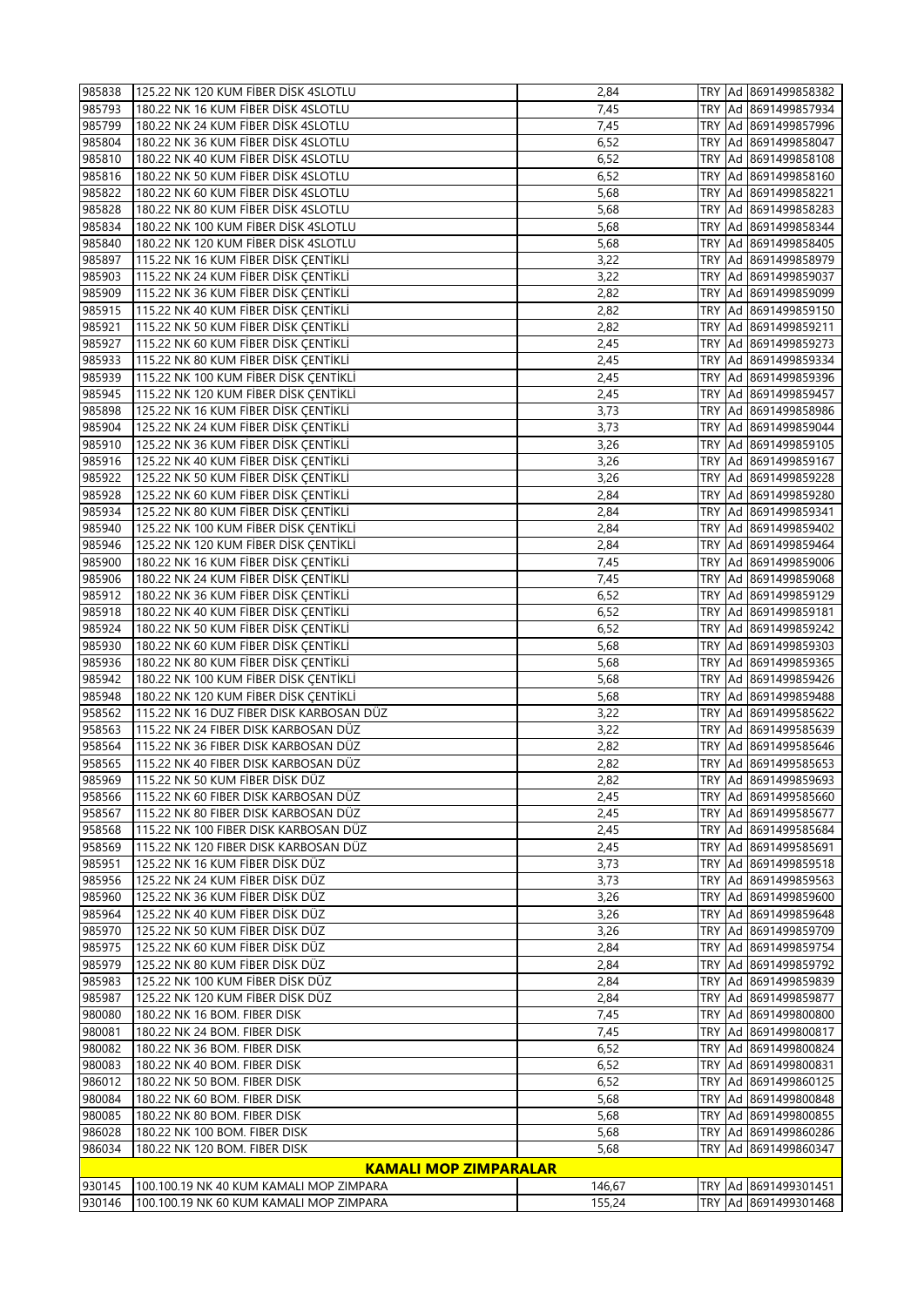| 930147 | 100.100.19 NK 80 KUM KAMALI MOP ZIMPARA  | 170,52 |            |               | TRY Ad 8691499301475  |
|--------|------------------------------------------|--------|------------|---------------|-----------------------|
| 930148 | 100.100.19 NK 100 KUM KAMALI MOP ZIMPARA | 175,69 |            |               | TRY Ad 8691499301482  |
| 930149 | 100.100.19 NK 120 KUM KAMALI MOP ZIMPARA | 180,12 |            |               | TRY Ad 8691499301499  |
|        | <b>AXOP21</b>                            |        |            |               |                       |
| 946867 | 100 MM RULO AXOP21 100 KUM KARBOSAN      | 9,51   | TRY m      |               | 8691499468673         |
| 964843 | 150 MM RULO AXOP21 100 KUM KARBOSAN      | 14,27  | TRY        | m             | 8691499648433         |
| 947089 | 200 MM RULO AXOP21 100 KUM KARBOSAN      | 19,02  | TRY m      |               | 8691499470898         |
| 907653 | 300 MM RULO AXOP21 100 KUM KARBOSAN      | 28,53  | TRY m      |               | 8691499076533         |
| 946367 | 100 MM RULO AXOP21 120 KUM KARBOSAN      | 9,19   | TRY m      |               | 8691499463678         |
| 964844 | 150 MM RULO AXOP21 120 KUM KARBOSAN      | 13,78  | TRY m      |               | 8691499648440         |
| 947090 | 200 MM RULO AXOP21 120 KUM KARBOSAN      | 18,38  | TRY        | m             | 8691499470904         |
| 907562 | 100 MM RULO AXOP21 150 KUM KARBOSAN      | 9,19   | TRY        | m             | 8691499075628         |
| 964845 | 150 MM RULO AXOP21 150 KUM KARBOSAN      | 13,78  | TRY        | m             | 8691499648457         |
| 947091 | 200 MM RULO AXOP21 150 KUM KARBOSAN      | 18,38  | TRY m      |               | 8691499470911         |
| 907655 | 300 MM RULO AXOP21 150 KUM KARBOSAN      | 27,56  | <b>TRY</b> | $\mathsf{Im}$ | 8691499076557         |
| 947454 | 100 MM RULO AXOP21 180 KUM KARBOSAN      | 9,19   | TRY        |               | 8691499474544         |
| 964846 |                                          | 13,78  | TRY        | m             |                       |
|        | 150 MM RULO AXOP21 180 KUM KARBOSAN      |        |            | m             | 8691499648464         |
| 947092 | 200 MM RULO AXOP21 180 KUM KARBOSAN      | 18,38  | TRY        | m             | 8691499470928         |
| 907656 | 300 MM RULO AXOP21 180 KUM KARBOSAN      | 27,56  | TRY m      |               | 8691499076564         |
| 947093 | 200 MM RULO AXOP21 220 KUM KARBOSAN      | 18,38  | TRY m      |               | 8691499470935         |
| 966501 | 200 MM RULO AXOP21 240 KUM KARBOSAN      | 18,38  | TRY        | m             | 8691499665010         |
| 924994 | 200 MM RULO AXOP21 24 KUM KARBOSAN       | 29,11  | TRY        | m             | 8691499249944         |
| 954024 | 300 MM RULO AXOP21 24 KUM KARBOSAN       | 43,66  | TRY        | m             | 8691499540249         |
| 909838 | 200 MM RULO AXOP21 280 KUM KARBOSAN      | 18,38  | TRY m      |               | 8691499098382         |
| 920313 | 150 MM RULO AXOP21 320 KUM KARBOSAN      | 13,78  | <b>TRY</b> | m             | 8691499203137         |
| 914693 | 200 MM RULO AXOP21 320 KUM KARBOSAN      | 18,38  | TRY        | m             | 8691499146939         |
| 923123 | 300 MM RULO AXOP21 320 KUM KARBOSAN      | 27,56  | TRY        | m             | 8691499231239         |
| 908259 | 150 MM RULO AXOP21 36 KUM KARBOSAN       | 19,23  | TRY        | m             | 8691499082596         |
| 947094 | 200 MM RULO AXOP21 36 KUM KARBOSAN       | 25,64  | TRY m      |               | 8691499470942         |
| 907658 | 300 MM RULO AXOP21 36 KUM KARBOSAN       | 38,46  | TRY        | Im            | 8691499076588         |
| 909200 | 200 MM RULO AXOP21 400 KUM KARBOSAN      | 18,38  | TRY        | m             | 8691499092007         |
| 964847 | 150 MM RULO AXOP21 40 KUM KARBOSAN       | 18,54  | TRY        | m             | 8691499648471         |
| 947095 | 200 MM RULO AXOP21 40 KUM KARBOSAN       | 24,72  | TRY        | m             | 8691499470959         |
| 947202 | 300 MM RULO AXOP21 40 KUM KARBOSAN       | 37,08  | TRY m      |               | 8691499472021         |
| 908340 | 200 MM RULO AXOP21 50 KUM KARBOSAN       | 22,06  | TRY        | m             | 8691499083401         |
| 946368 | 100 MM RULO AXOP21 60 KUM KARBOSAN       | 10,40  | TRY        | m             | 8691499463685         |
| 964849 | 150 MM RULO AXOP21 60 KUM KARBOSAN       | 15,60  | TRY        | m             | 8691499648495         |
| 947096 | 200 MM RULO AXOP21 60 KUM KARBOSAN       | 20,80  | TRY        | m             | 8691499470966         |
| 947203 | 300 MM RULO AXOP21 60 KUM KARBOSAN       | 31,19  | TRY m      |               | 8691499472038         |
| 946369 | 100 MM RULO AXOP21 80 KUM KARBOSAN       | 9,91   | TRY        | m             | 8691499463692         |
| 964850 | 150 MM RULO AXOP21 80 KUM KARBOSAN       | 14,87  | TRY m      |               | 8691499648501         |
| 947097 | 200 MM RULO AXOP21 80 KUM KARBOSAN       | 19,82  |            |               | TRY  m  8691499470973 |
| 947204 | 300 MM RULO AXOP21 80 KUM KARBOSAN       | 29,73  | TRY m      |               | 8691499472045         |
| 944743 | 200 MM RULO AYXR11 120 KUM KARBOSAN      | 25,55  | TRY m      |               | 8691499447432         |
|        | ZYYR <sub>11</sub>                       |        |            |               |                       |
| 967390 | 150 MM RULO ZYYR11 100 KUM KARBOSAN      | 21,08  | TRY m      |               | 8691499673909         |
| 947118 | 200 MM RULO ZYYR11 100 KUM KARBOSAN      | 28,11  | TRY m      |               | 8691499471185         |
| 954023 | 300 MM RULO ZYYR11 100 KUM KARBOSAN      | 42,16  | TRY m      |               | 8691499540232         |
| 976585 | 100 MM RULO ZYYR11 120 KUM KARBOSAN      | 13,33  | TRY m      |               | 8691499765857         |
| 946471 | 200 MM RULO ZYYR11 120 KUM KARBOSAN      | 26,65  | TRY m      |               | 8691499464712         |
| 904298 | 300 MM RULO ZYYR11 120 KUM KARBOSAN      | 39,97  | TRY m      |               | 8691499042989         |
| 947120 | 200 MM RULO ZYYR11 24 KUM KARBOSAN       | 53,10  | TRY m      |               | 8691499471208         |
| 947250 | 300 MM RULO ZYYR11 24 KUM KARBOSAN       | 79,65  | TRY        | m             | 8691499472502         |
| 947121 | 200 MM RULO ZYYR11 36 KUM KARBOSAN       | 48,93  | TRY m      |               | 8691499471215         |
| 947251 | 300 MM RULO ZYYR11 36 KUM KARBOSAN       | 73,39  | TRY m      |               | 8691499472519         |
| 947029 | 150 MM RULO ZYYR11 40 KUM KARBOSAN       | 34,22  | TRY m      |               | 8691499470294         |
| 947122 | 200 MM RULO ZYYR11 40 KUM KARBOSAN       | 45,62  | TRY m      |               | 8691499471222         |
| 914058 | 300 MM RULO ZYYR11 40 KUM KARBOSAN       | 68,43  | TRY        | m             | 8691499140586         |
| 944966 | 150 MM RULO ZYYR11 50 KUM KARBOSAN       | 29,44  | TRY m      |               | 8691499449665         |
| 947420 | 200 MM RULO ZYYR11 50 KUM KARBOSAN       | 39,25  | TRY m      |               | 8691499474209         |
| 920853 | 300 MM RULO ZYYR11 50 KUM KARBOSAN       | 58,88  | TRY m      |               | 8691499208538         |
| 947030 | 150 MM RULO ZYYR11 60 KUM KARBOSAN       | 27,98  | TRY m      |               | 8691499470300         |
| 946474 | 200 MM RULO ZYYR11 60 KUM KARBOSAN       | 37,31  | TRY        | m             | 8691499464743         |
| 904300 | 300 MM RULO ZYYR11 60 KUM KARBOSAN       | 55,97  | TRY m      |               | 8691499043009         |
| 947031 | 150 MM RULO ZYYR11 80 KUM KARBOSAN       | 23,90  | TRY m      |               | 8691499470317         |
| 946475 | 200 MM RULO ZYYR11 80 KUM KARBOSAN       | 31,87  | TRY m      |               | 8691499464750         |
| 947253 | 300 MM RULO ZYYR11 80 KUM KARBOSAN       | 47,80  | TRY m      |               | 8691499472533         |